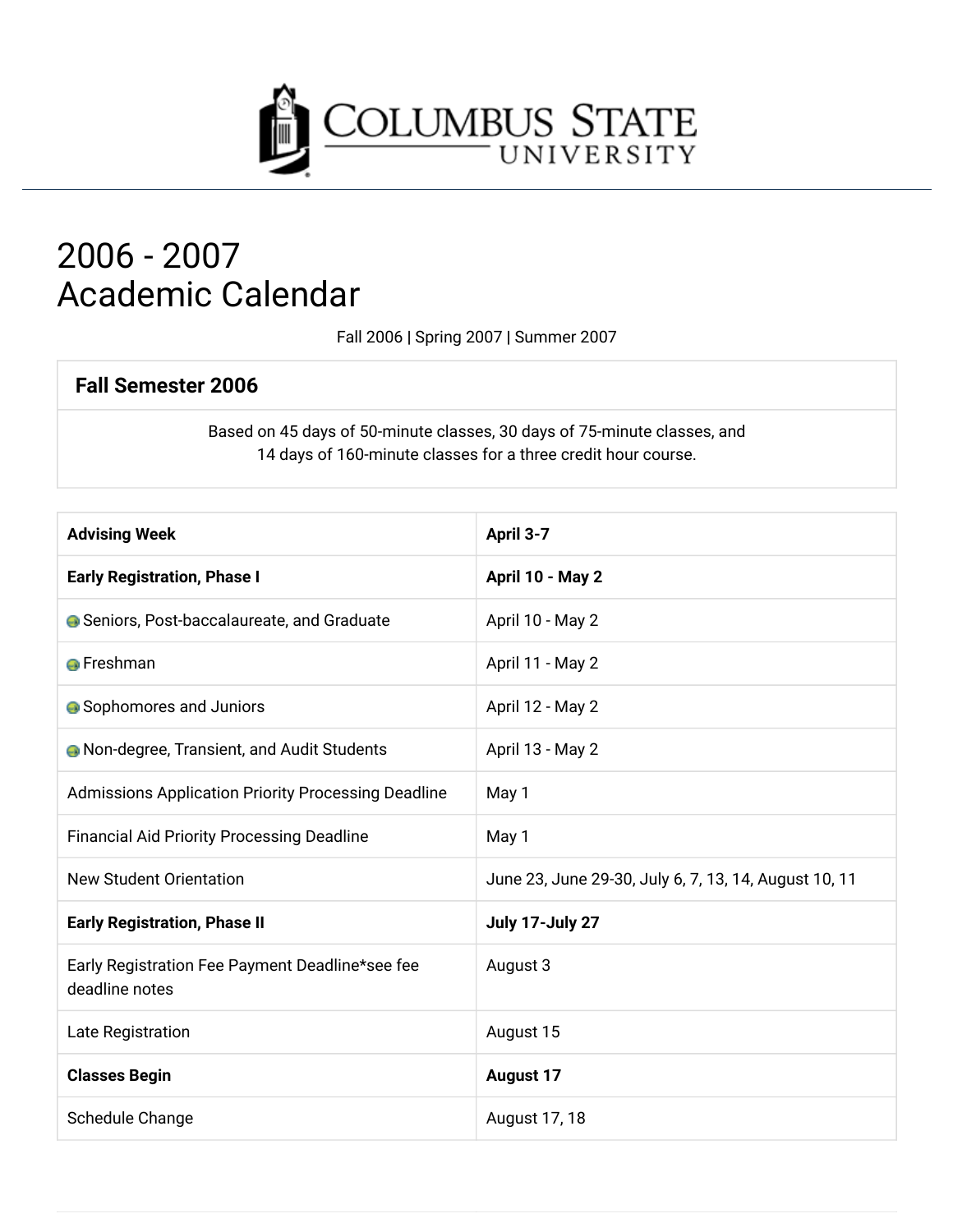| <b>Advising Week</b>                                                                                 | April 3-7                           |
|------------------------------------------------------------------------------------------------------|-------------------------------------|
| Refund: Reduction in Course Load*no refund (no even<br>swaps)<br>*see reduction in course load notes | After August 18                     |
| Refund: Total Withdrawal* 100%<br>*see total withdrawal notes                                        | April 3-August 16                   |
| Refund: Total Withdrawal* Pro Rata % Refund<br>*see total withdrawal notes                           | August 17-October24                 |
| <b>Audit Forms Due</b>                                                                               | August 24                           |
| No refund                                                                                            | After October 24                    |
| eCore Classes Begin                                                                                  | August 16                           |
| eCore Schedule Change                                                                                | August 16-18                        |
| Regents Registration in ISIS                                                                         | August 19-September 29              |
| <b>Freshman Convocation</b>                                                                          | August 20                           |
| Labor Day Holiday (no classes, offices closed)                                                       | September 4                         |
| eCore Withdrawal Deadline                                                                            | October 4                           |
| eCore Midpoint                                                                                       | October 4                           |
| Midpoint of Semester                                                                                 | October 10                          |
| Fall Break (no classes)                                                                              | October 12, 13                      |
| Regents Test dates (Turner Center)                                                                   | October 30-November 1               |
| Thanksgiving Holiday Break (no classes, offices<br>closed)                                           | November 22-26                      |
| eCore Final Exams                                                                                    | November 27-29                      |
| Regents Test Results posted in ISIS                                                                  | December 1                          |
| Last Day of Classes                                                                                  | December 8 (TuTh classes end Dec 5) |
| <b>Final Examinations</b>                                                                            | December 11-15                      |
| <b>Graduation Ceremony</b>                                                                           | December 16 (10:00 AM)              |
| <b>Grades Due</b>                                                                                    | December 19 (12 Noon)               |
| December Holidays (offices closed)                                                                   | December 23-31                      |
|                                                                                                      | $O$ TOP                             |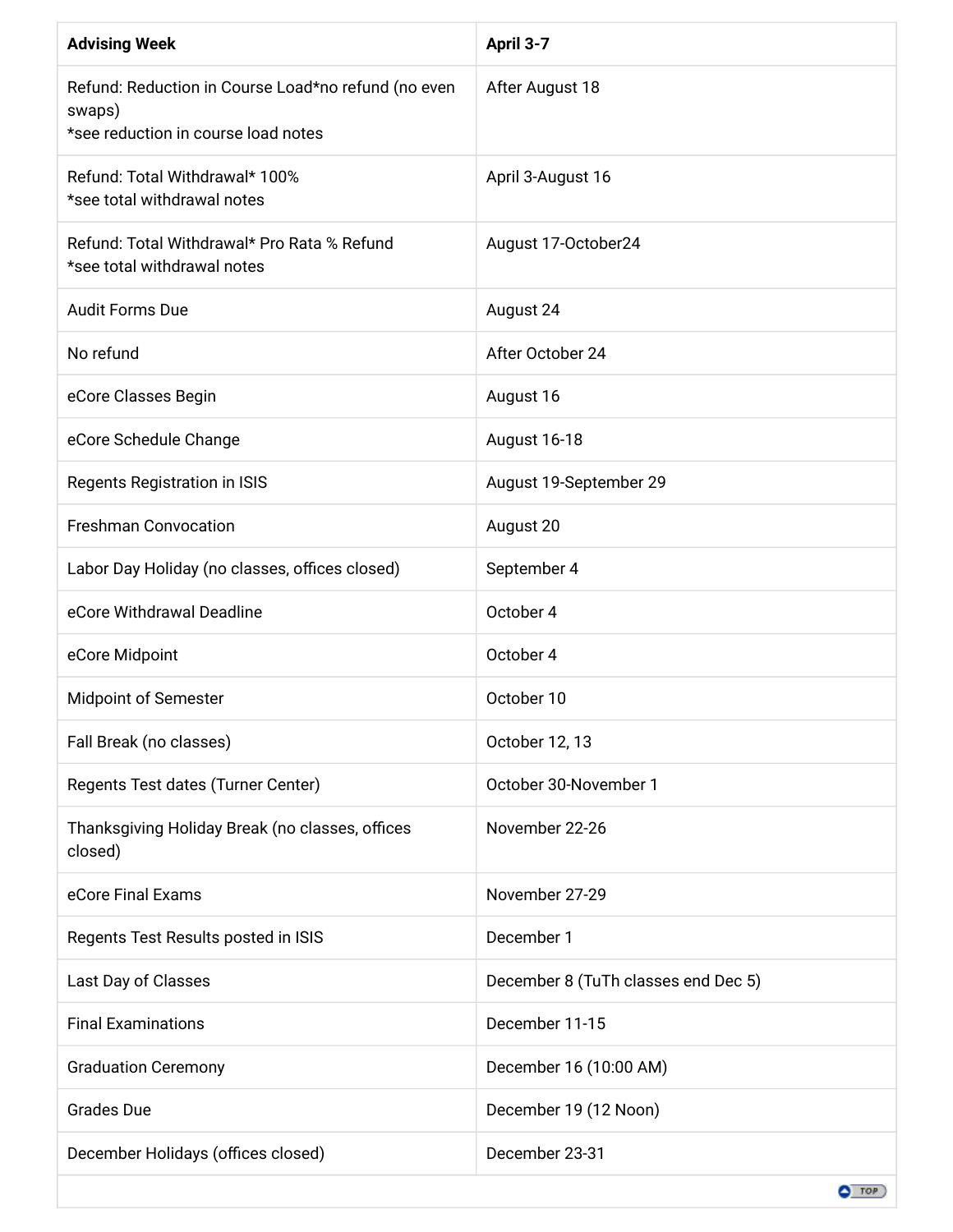### **Spring Semester 2007**

Based on 45 days of 50-minute classes, 30 days of 75-minute classes, and 14 days of 160-minute classes for a three credit hour course.

| <b>Admissions Application Priority Processing Deadline</b>                                           | <b>November 1</b>                      |
|------------------------------------------------------------------------------------------------------|----------------------------------------|
| <b>Financial Aid Priority Processing Deadline</b>                                                    | November 1                             |
| <b>Advising Week</b>                                                                                 | November 6-10                          |
| <b>Reduction In Course Load</b>                                                                      | November 13, 2006 to January 9, 2007   |
| Regent's Test Registration in ISIS                                                                   | November 13-December 8; January 4, 8-9 |
| <b>Outcomes Assessment</b>                                                                           | By appointment only                    |
| <b>Early Registration</b>                                                                            | November 13 - December 8               |
| <b>G</b> Seniors, Post-baccalaureate, and Graduate                                                   | November 13-December 8                 |
| <b>O</b> Freshman                                                                                    | November 14-December 8                 |
| • Sophomores and Juniors                                                                             | November 15-December 8                 |
| <b>A</b> Non-degree, Transient, and Audit Students                                                   | November 16-December 8                 |
| Admissions Final Application Deadline*see fee deadline<br>notes                                      | December 8                             |
| Application Deadline for Spring 2007 Graduation                                                      | December 15                            |
| Early Registration Fee Payment Deadline                                                              | December 8                             |
| <b>New Student Orientation</b>                                                                       | January 3                              |
| Late Registration                                                                                    | January 4                              |
| Fee Payment Deadline for Late Registration                                                           | January 4, 5p.m.                       |
| Classes Begin                                                                                        | January 8                              |
| eCore Classes Begin                                                                                  | January 8                              |
| Schedule Change                                                                                      | January 8, 9                           |
| Refund: Reduction in Course Load*no refund (no even<br>swaps)<br>*see reduction in course load notes | After January 9                        |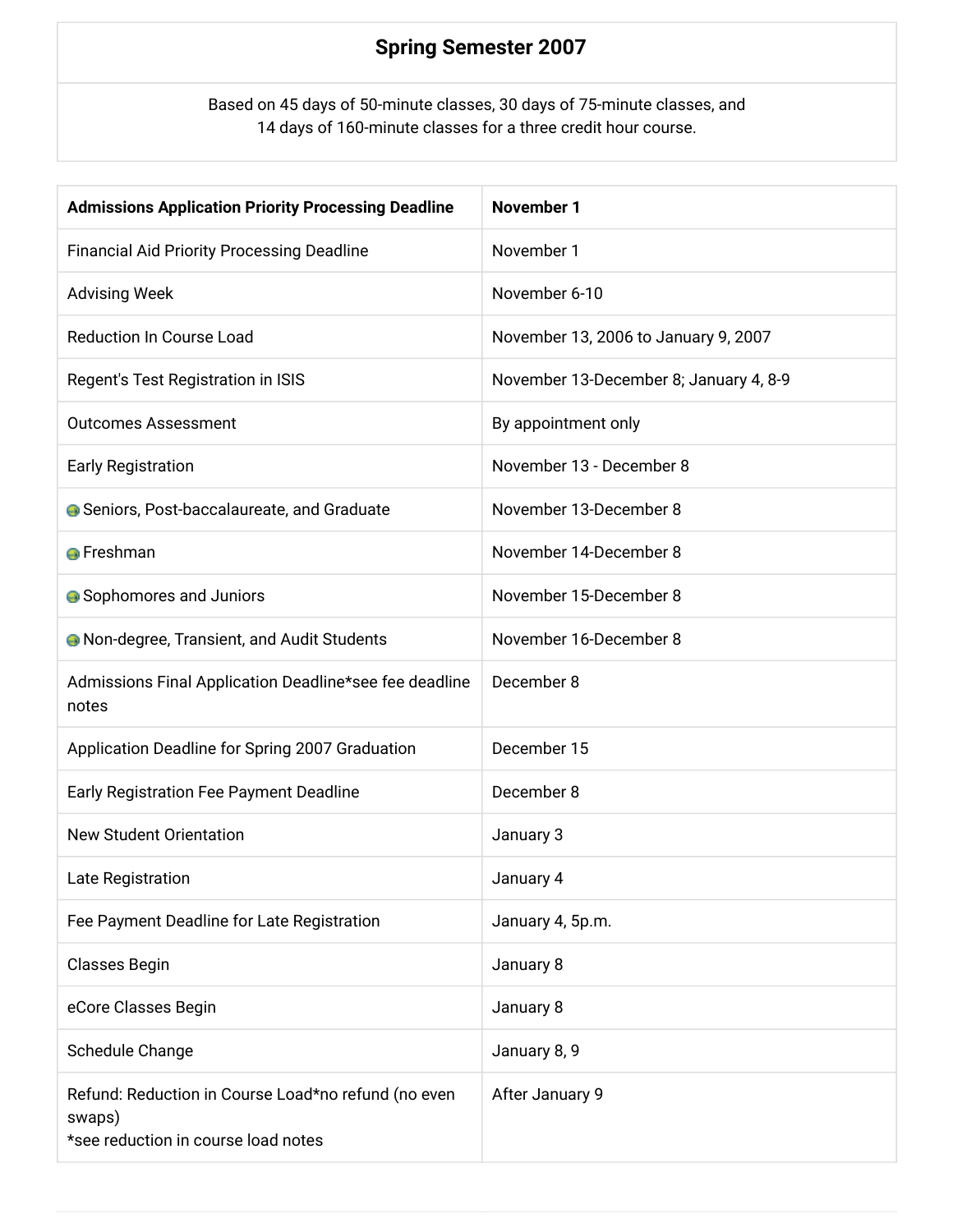| <b>Admissions Application Priority Processing Deadline</b>                 | <b>November 1</b>                        |
|----------------------------------------------------------------------------|------------------------------------------|
| Refund: Total Withdrawal* 100%<br>*see total withdrawal notes              | November 13 to January 7                 |
| Refund: Total Withdrawal* Pro Rata % Refund<br>*see total withdrawal notes | January 8 to March 22                    |
| eCore Schedule Change                                                      | January 8, 9, 10                         |
| Martin Luther King Holiday (no classes, offices closed)                    | January 15                               |
| <b>Audit Forms Due</b>                                                     | January 16                               |
| eCore Withrawal deadline                                                   | February 22                              |
| eCore Midpoint                                                             | February 22                              |
| <b>Graduation Candidacy Deadline</b>                                       | March 1                                  |
| <b>Midpoint of Semester</b>                                                | March 1                                  |
| Spring Break (no classes)                                                  | March 5-11                               |
| Regents Test dates (Turner Center)                                         | <b>March 20-21</b>                       |
| eCore classes end                                                          | April 12                                 |
| eCore Final Exams                                                          | April 16, 17, 18                         |
| Regents Test Results posted in ISIS                                        | April 23                                 |
| <b>Classes End</b>                                                         | April 30                                 |
| <b>Study Day</b>                                                           | May 1                                    |
| <b>Final Examinations</b>                                                  | May 1 (Evening Classes Only), May 2-5, 7 |
| <b>Grades Due</b>                                                          | May 9 (12 Noon)                          |
| Grades become official in ISIS (all sessions)                              | May 11                                   |
| <b>Graduation Ceremony</b>                                                 | May 12 (10:00 AM)                        |
|                                                                            | $\bullet$ TOP                            |

# **Summer Term 2007** May Session | June Session **May Session**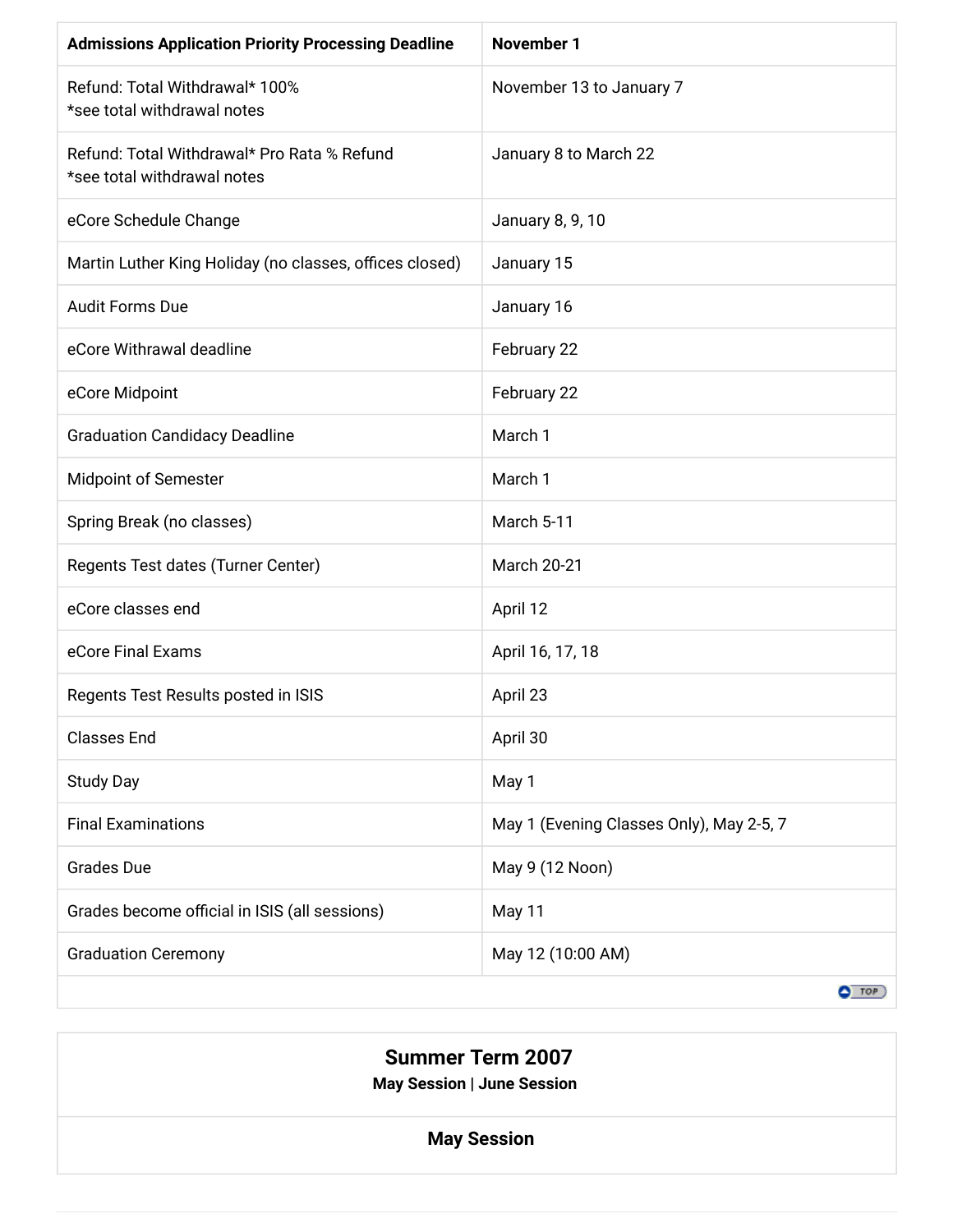### **Summer Term 2007**

#### May Session | June Session

Based on 14 days of 160-minute classes.

| <b>Admissions Application Priority Processing Deadline</b>                                | March 15         |
|-------------------------------------------------------------------------------------------|------------------|
| <b>Financial Aid Priority Processing Deadline</b>                                         | March 15         |
| <b>Advising Week</b>                                                                      | April 2-6        |
| <b>Early Registration</b>                                                                 |                  |
| <b>G</b> Seniors, Post-baccalaureate, and Graduate                                        | April 9 - May 1  |
| <b>O</b> Freshman                                                                         | April 10- May 1  |
| <b>Sophomores and Juniors</b>                                                             | April 11 - May 1 |
| <b>A</b> Non-degree, Transient, and Audit Students                                        | April 12 - May 1 |
| Early Registration Fee Payment Deadline (May &<br>May/June Sessions)                      | May 1 (5 p.m.)   |
| Graduation Application Deadline for Summer 2007                                           | May 7            |
| Classes Begin                                                                             | May 14           |
| eCore Classes Begin                                                                       | May 14           |
| Schedule Change                                                                           | May 14           |
| eCore Schedule Change                                                                     | May 14 - 16      |
| <b>Refunds:</b>                                                                           |                  |
| Reduction in Course Load* 100%<br>*see reduction in course load notes                     | April 9 - May 13 |
| Reduction in Course Load*no refund (no even swaps)<br>*see reduction in course load notes | After May 15     |
| Total Withdrawal* 100%<br>*see total withdrawal notes                                     | April 9 - May 13 |
| Total Withdrawal* Pro Rata % Refund<br>*see total withdrawal notes                        | May 14 - 25      |
| Total Withdrawal* no refund (no even swaps)<br>*see total withdrawal notes                | After May 26     |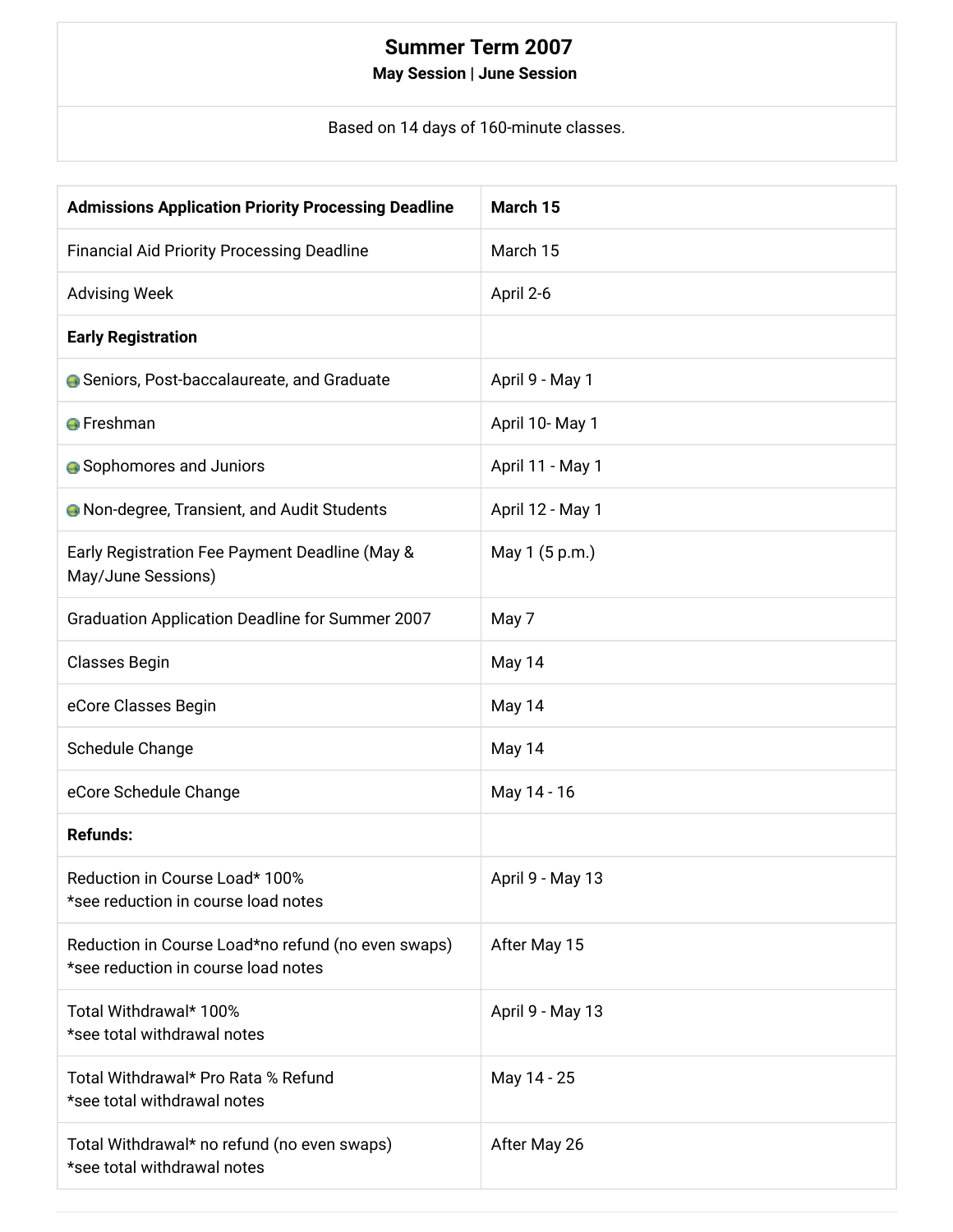| <b>Admissions Application Priority Processing Deadline</b> | March 15         |
|------------------------------------------------------------|------------------|
| <b>Audit Forms Due</b>                                     | May 21           |
| <b>Midpoint of Session</b>                                 | May 23           |
| Holiday (no classes, offices closed)                       | May 28           |
| <b>Classes End</b>                                         | June 1           |
| <b>Final Examinations</b>                                  | June 4           |
| <b>Grades Due</b>                                          | June 8 (12 noon) |
| <b>Graduation Candidacy Deadline</b>                       | July 3           |
| <b>Official Grades Posted</b>                              | August 7         |
|                                                            | $O$ TOP          |

#### **June Session**

Based on 27 days of 85-minute classes, 13 days of 175-minute classes, and 7 weeks of instruction.

| <b>Admissions Application Priority Processing Deadline</b> | March 15          |
|------------------------------------------------------------|-------------------|
| <b>Financial Aid Priority Processing Deadline</b>          | March 15          |
| <b>Advising Week</b>                                       | April 2-6         |
| Regents Registration in ISIS                               | April 2 - June 15 |
| <b>Early Registration</b>                                  |                   |
| <b>G</b> Seniors, Post-baccalaureate, and Graduate         | April 9 - May 1   |
| <b>O</b> Freshman                                          | April 10-May 1    |
| <b>A</b> Sophomores and Juniors                            | April 11 - May 1  |
| <b>A</b> Non-degree, Transient, and Audit Students         | April 12 - May 1  |
| <b>Admission Final Application Deadline</b>                | May 18            |
| Graduation Application Deadline for Summer 2007            | May 7             |
| Early Registration Fee Payment Deadline (June<br>Session)  | May 31 (5 p.m.)   |
| <b>New Student Orientation</b>                             | June 6            |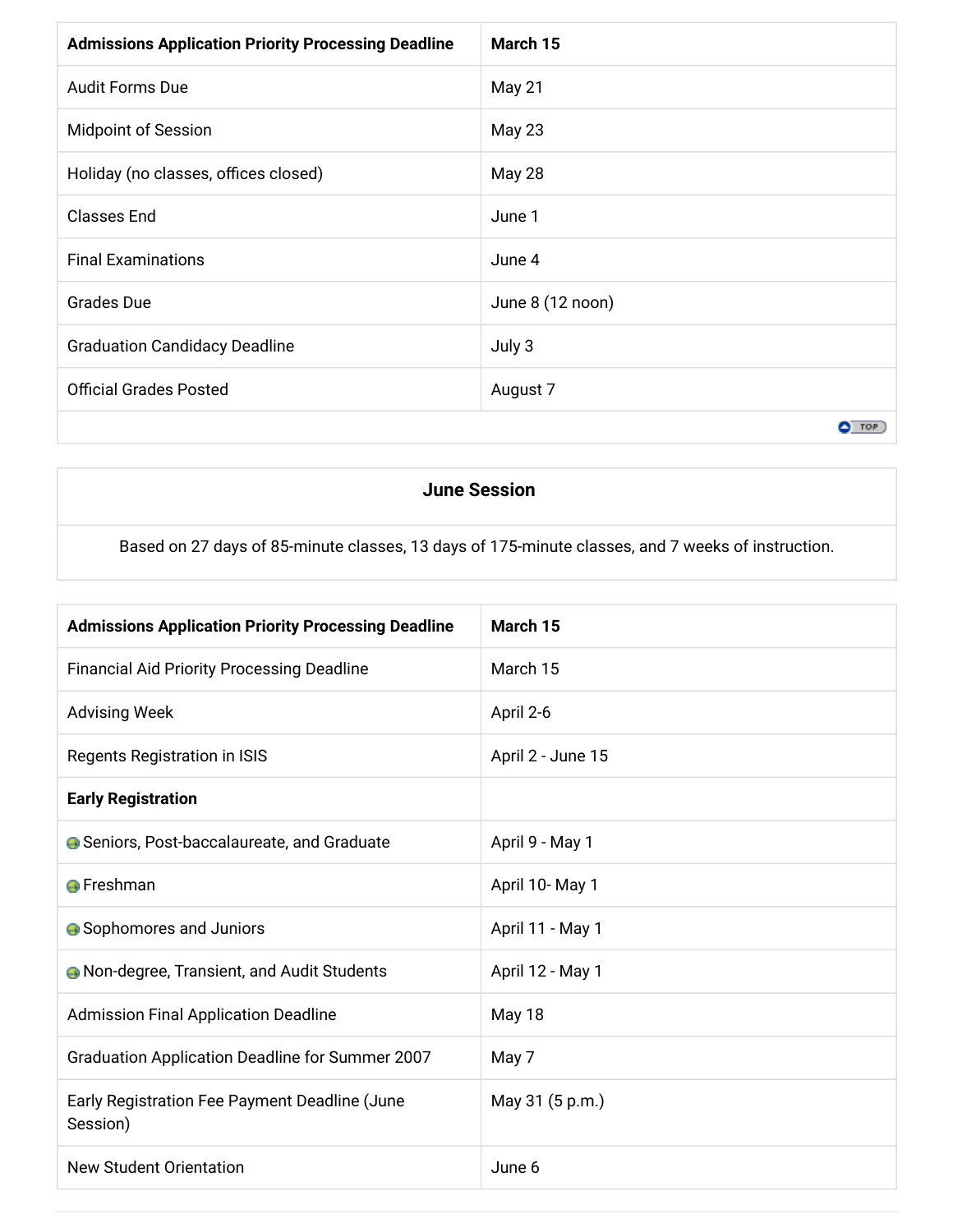| <b>Admissions Application Priority Processing Deadline</b>                                | March 15                       |
|-------------------------------------------------------------------------------------------|--------------------------------|
| Late Registration                                                                         | June 7                         |
| Late Registration Fee Payment Deadline                                                    | June 7 (5 p.m.)                |
| <b>Classes Begin</b>                                                                      | June 11                        |
| Schedule Change                                                                           | June 11, 12                    |
| <b>Grant Registration Deadline</b>                                                        | June 15                        |
| <b>Refunds:</b>                                                                           |                                |
| Reduction in Course Load*no refund (no even swaps)<br>*see reduction in course load notes | After July 11                  |
| Total Withdrawal* 100%<br>*see total withdrawal notes                                     | April 9 - June 8               |
| Total Withdrawal* Pro Rata % Refund<br>*see total withdrawal notes                        | June 11 - July 10              |
| eCore Withdrawal Deadline                                                                 | June 15                        |
| eCore Midpoint                                                                            | June 15                        |
| <b>Midpoint of Session</b>                                                                | July 3                         |
| <b>Graduation Candidacy Deadline</b>                                                      | July 3                         |
| Holiday (no classes, offices closed)                                                      | July 4                         |
| Regents Test dates (Turner Center)                                                        | July 10                        |
| eCore Final Examinations                                                                  | July 23 - 25                   |
| <b>Classes End</b>                                                                        | July 26                        |
| <b>Final Examinations</b>                                                                 | July 26 (p.m.), 27, 28, 30, 31 |
| Regents Results posted                                                                    | July 30                        |
| <b>Grades Due</b>                                                                         | August 2 (12 Noon)             |
| <b>Official Grades Posted</b>                                                             | August 7                       |
| <b>Audit Forms Due</b>                                                                    | August 23                      |
| <b>Graduation Graduation Ceremony</b>                                                     | No Ceremony                    |
|                                                                                           | $O$ TOP                        |